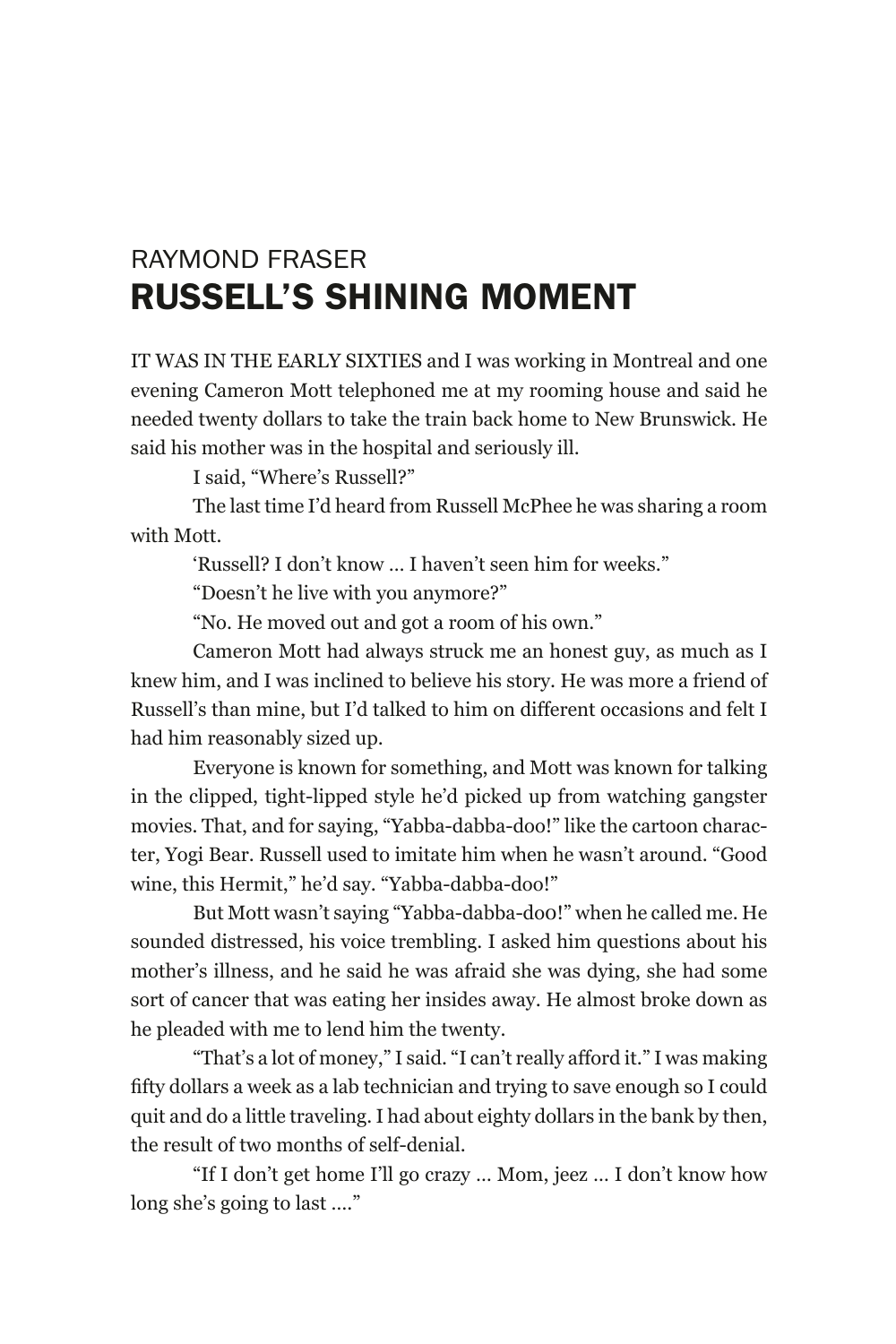"Couldn't your old man send you some money?"

"He's working in the woods, up around Plaster Rock somewhere. Nobody knows how to reach him. That's why I got to get home. There's nobody with her."

"How'd you find out about it?"

"The people next door sent a telegram. Mom gave them my address before they took her to the hospital. I don't know what to do with myself. I can't stop worrying."

"Did you try Russell? Maybe he has some money.''

"I don't think so. He never has any. I don't know where he is now anyway. He never told me where he was moving to."

There didn't seem to be anything for it but to help out.

"When will you pay me back?"

"I'll mail it to you. I'll get it from the old man when he comes home."

"If you're sure there's no other way. But I tell you, I can't afford it."

"I'll never forget this, Macbride. You're a real friend."

"All right. Come round to my room this evening and I'll give it to you."

A month before this Russell had paid me a visit looking for a threedollar loan. He was with some guy named Carl and they said they needed the money to take the train to Longueuil where this Carl had an uncle who owed him fifty dollars and wanted to pay it back.

"It's a sure thing, the money's ready, we just need to get to it," Russell said.

"Well," I said, "here's twenty cents. You can take a city bus. That'll get you to Longueuil, with a few transfers."

"Oh?" Sully looked at the dimes like they were mouse droppings. "I didn't know that. I thought it was further."

It was a typical Russell scheme, three dollars being the price of two quarts of wine with some change left over.

And now here was Mott, a friend of his, looking for money.

I was suspicious, but at the same time I was afraid of being wrong. Nobody wants it on his conscience that he kept a grief-stricken son from his dying mother.

So I overcame my misgivings and gave him the money.

A few months after this I quit my job and took a trip to New York for a few days and then went home to New Brunswick myself. When I got back one of the first people I ran into was Russell.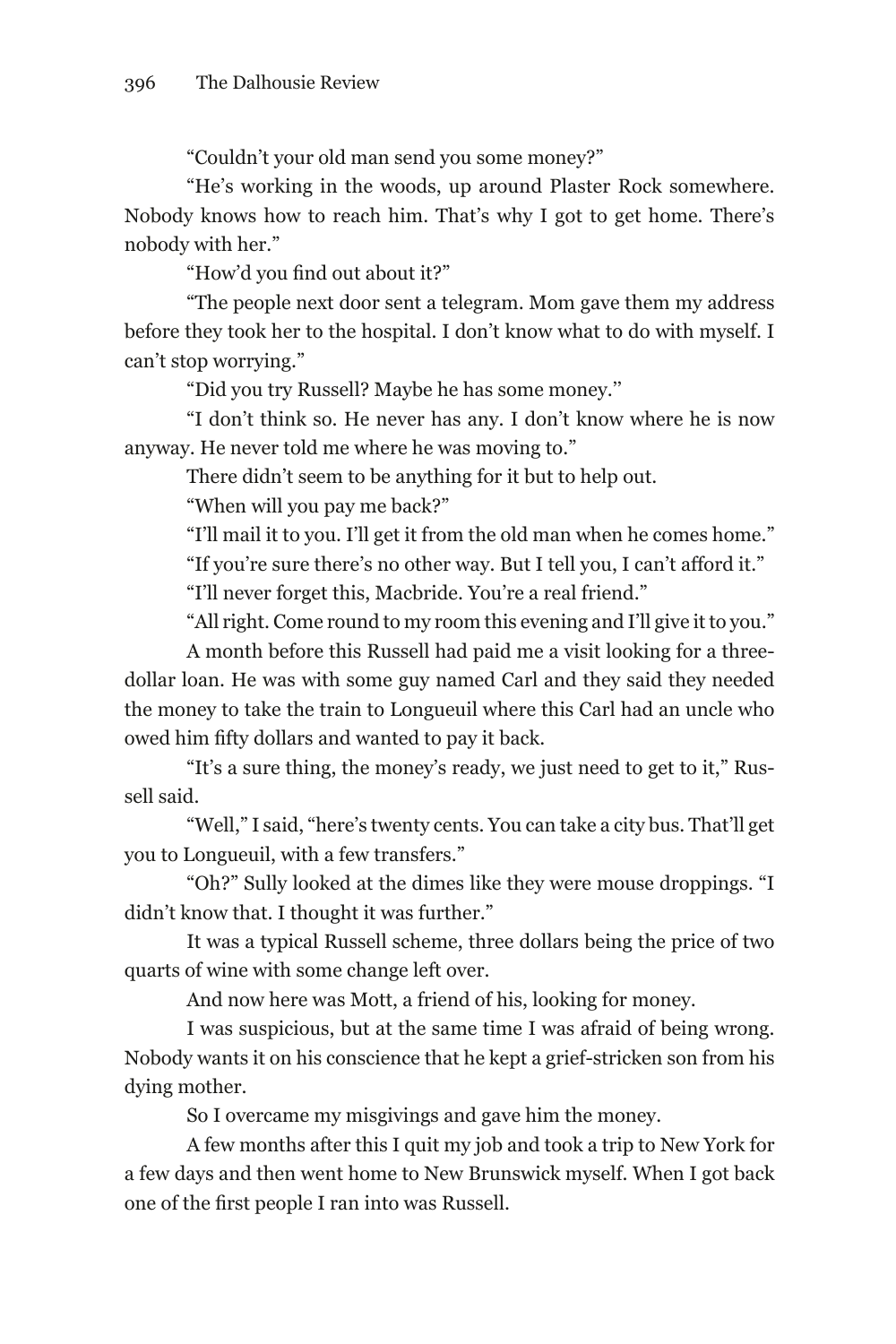I told him about the loan I'd made to Mott, and he said, "Yeah, I guess his mother really was sick. Not dying or anything, but she was in the hospital for a while. But I wouldn't trust Mott. The guy's filthy, he never washes. When we had a room together I had to kick him out his feet stunk so bad. I wouldn't be surprised if he made up most of the story."

Russell said he had to get home and pack, he was leaving for Toronto that very night—if I'd been a day later I'd have missed him. Mott was still around town somewhere, he said. There was no way he was taking that dirty bastard with him, they'd have to fumigate the train.

It was a couple of days later before I caught up with Mott. I spotted him walking along the front street with his head down, and ducked into a doorway; when he came up I jumped out and grabbed him.

"Yabba-dabba-doo, Mott!"

"Jeez, man. You scared the life out of me."

"Where's my money? You were supposed to send it to me, remember?" "I know. I'm sorry, man."

"Well, give it to me now. Fork it over."

"I don't have it, I'm broke─I don't have a cent. I'm running around right now trying to find a job."

"So your mother wasn't dying after all, you lousy bastard."

"I know, I know." His shoulders were slumped, head hanging. "I shouldn't have done it."

"You son of a whore."

"I didn't want to, but Russell—"

"Russell?"

"It was Russell's idea, he put me up to it. We had no money and we wanted to get back home. You know what he's like. He knew you wouldn't believe anything he said so he got me to call you with the story my mother was sick. He told me everything to say."

"I was just talking to Russell. That's not the way he tells it."

"What would you expect? Next time you see him tell him I told you everything. We had a fight after we got back and we don't hang around together now. I wouldn't have done a thing like that myself."

''Russell's gone to Toronto."

"Oh. Well, I don't know what to do about it. I know you don't trust me now, but it's the truth all the same."

I believed him, knowing Russell. But I still felt like slugging him.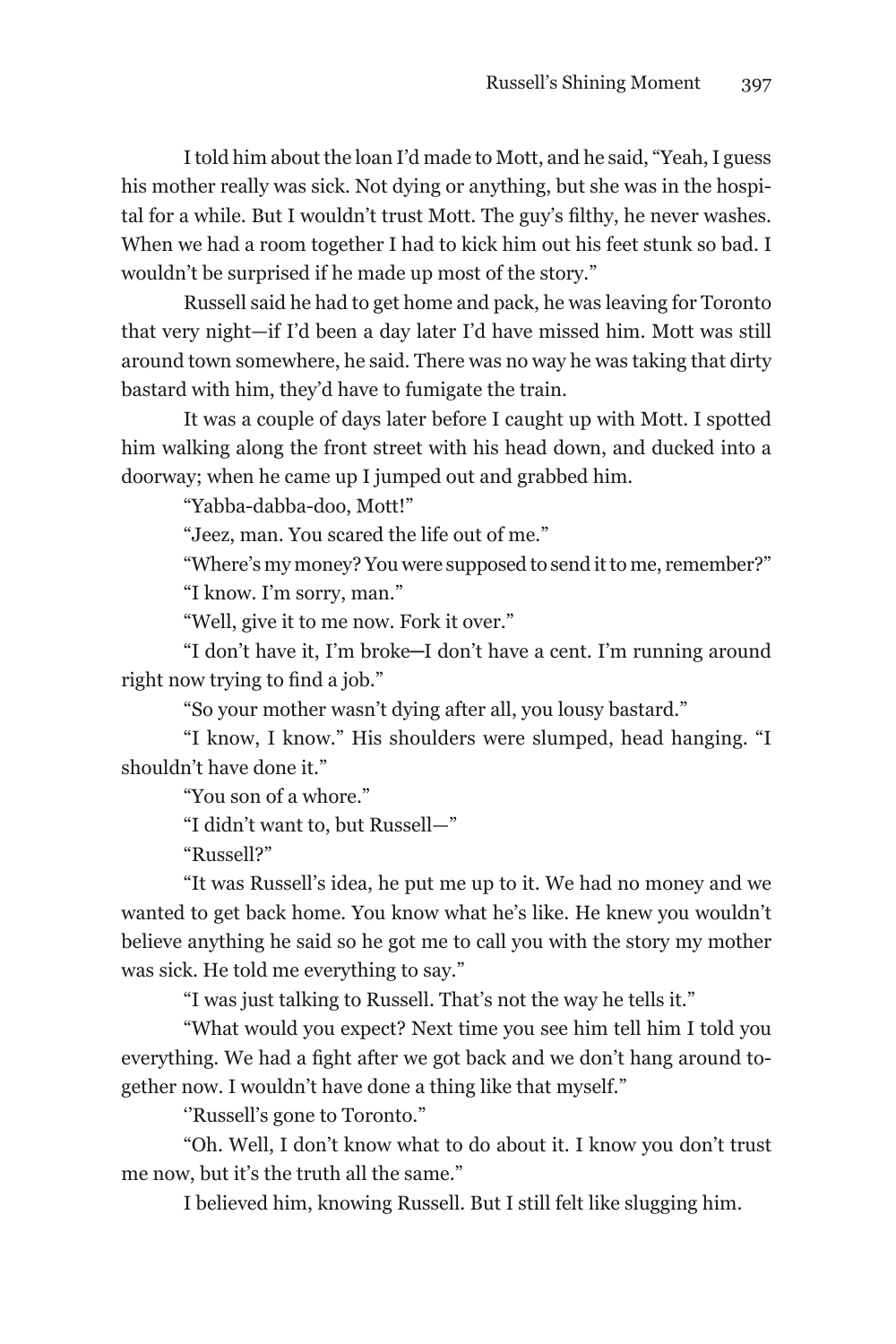Where Mott went after that I don't know, but he went somewhere out of town and never came back, and with him went any expectation I had of ever seeing my twenty dollars again.

About three years later Russell wrote me a letter from Toronto. It was all about the good times we used to have, the wine, the women, the dances, those happy days when we were young and carefree (which would have been four or five years before this, in our late teens). He told me he was working as a carpenter and had just got married and wanted me to be godfather to his first baby when it came, which should be soon. In the meantime, and he hated to bring this up, but he'd gone and fallen behind in his union dues and if he didn't get them paid by the end of the week he'd be out of the union and out of a job. He wondered if I could send him thirty-five dollars. I would get my money back at the end of the month when he got his next pay.

I didn't answer him. What can you say to a guy like that?

Sixteen years passed, and one day I walked into the Wheelhouse Tavern and who should I see at a table in the corner but Russell. He looked much the same, still had the same ducktail hairdo from the fifties. He insisted on buying me a beer and said he'd come back for his father's funeral.

"I didn't know he'd died," I said. "Sorry."

"Yeah, the old bastard croaked two days ago. That's one down and one to go." By which he meant his mother was next. He was waiting for her to die, he said, so he could inherit the house and move back to Bannonbridge to stay. He was tired of Toronto. Up there he was sharing an apartment with his wife, three kids, his mother-in-law and his brother-in-law. He said the brother-in-law was the worst thief in Toronto. When he got married this brother-in-law came to the reception and stole the wedding cake, shoved it under his coat and ran out the door with it and tripped and fell. Russell chased after him and found him on his hands and knees trying to put the cake back together again. He looked up and said, "It's okay, Russell, it's not hurt much. I can fix it just like it was."

Russell was full of big talk about Toronto. The bars he hung out in, the criminals he knew, the cars he'd owned and wrecked, the times he'd spent in jail for fencing stolen car parts. He was proud of never having done a day's honest work in his life, that he'd supported his family with shady deals and what his wife earned working as a waitress. Toronto had been a great city once, he said, but now the niggers and pakis had taken it over and it was no place for a white man. Soon as his mother died he was getting out